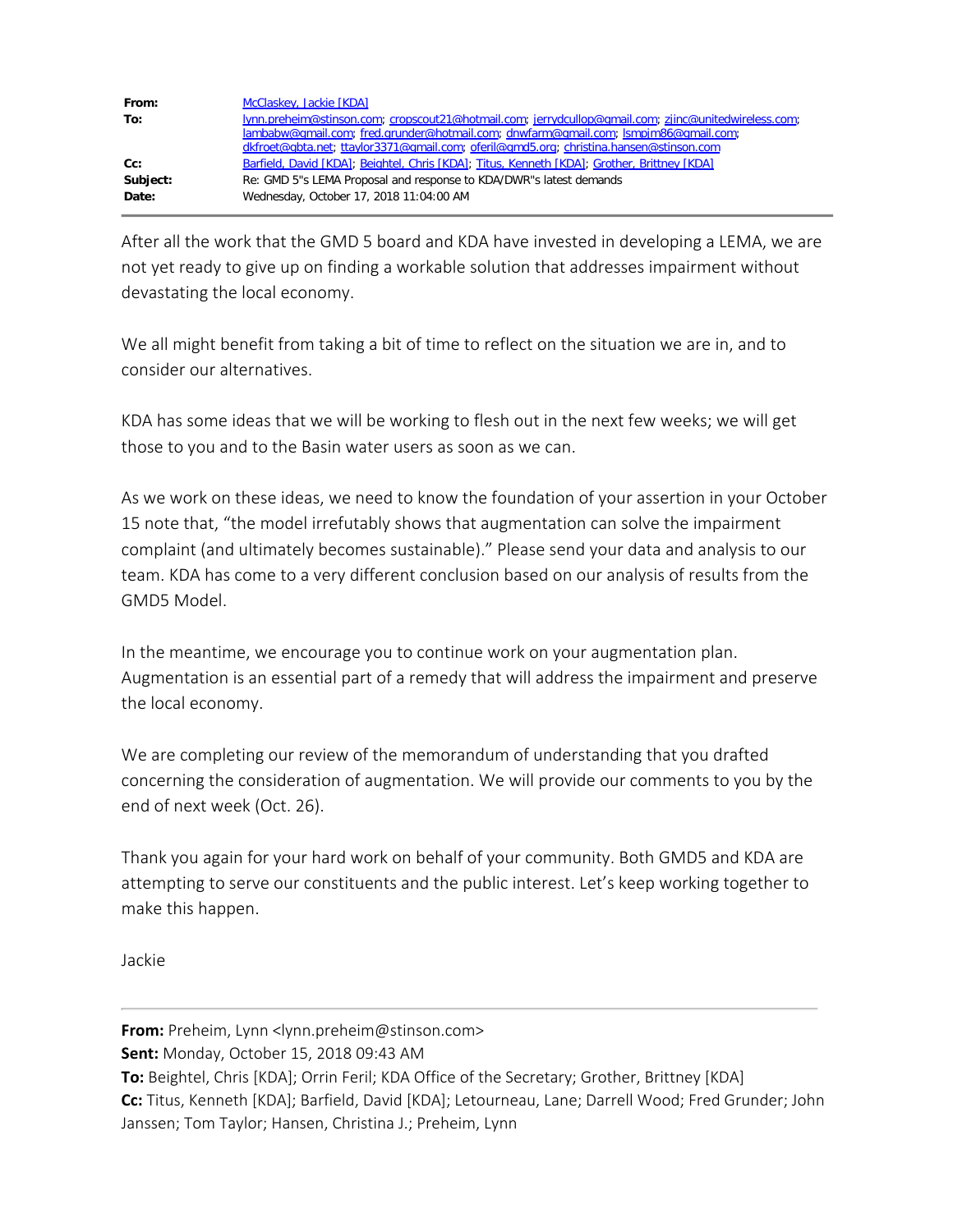**Subject:** GMD 5's LEMA Proposal and response to KDA/DWR's latest demands

*EXTERNAL*: This email originated from outside of the organization. Do not click any links or open any attachments unless you trust the sender and know the content is safe.

## All,

The GMD 5 Board met last Thursday night and discussed the email below. Based on the email, and the comments the KDA/DWR team made during recent calls, the Chief Engineer will not approve GMD 5's proposed Zone A LEMA unless total annual average allowable withdrawals do not exceed 156,307 AF for Zone A (GMD 5 proposed 166,987 AF, a difference of 10,680 AF) and 22,200 AF for Zone D (GMD 5 proposed 25,763 AF, a difference of 3,563 AF). The authorized use in Zone A is approximately 240,000 AF, and average use in Zone A is approximately 176,000 AF. GMD 5 is not willing to propose a LEMA with the KDA/DWR reductions, and unfortunately we may be at an impasse. The Board has spent literally hundreds of hours in service to its members trying to craft a LEMA acceptable to KDA/DWR and the Chief Engineer, using an expensive scientific model it paid for, while at the same time trying to protect the interests and livelihood of the GMD 5 stakeholders that it serves. Given the history of this process and the extensive work and discussions the Board has had with KDA/DWR trying to arrive at a workable solution, some explanation is appropriate.

The cuts sought by KDA/DWR would have devastating economic consequences, and have the very real possibility of putting farmers out of business. Every person in this part of Kansas will be affected, given that agriculture drives the economic engine in this area. While not providing a detailed economic analysis here, the impact will be tens of millions of dollars every year. KDA/DWR looks at the issues through a different lens, seemingly focusing only on the water and the hydrology, without giving due consideration to the real world implications of this LEMA on the families affected by it. As far as we know, KDA/DWR has not done any analysis of how these cuts would affect farmers, or what they would do to a farmer's ability to use any specific water right. These questions are not important if the analysis is limited to streamflow and hydrology. But these questions are of vital importance to the Board, and to every person in this area, whether they are water right holders or not.

As part of its responsibility to the GMD 5 membership, the Board must look beyond hydrology. What are the consequences of the cut? How does the cut affect farming practices and decisions? Could these farmers continue to raise corn? How often? What is the effect on property values? How are the farmers' financial statements impacted? Can the farmer afford to make his loan payments if he can't farm in the same way? These are just a few of the considerations. Even the cuts proposed by the Board are drastic and have a huge effect on these families, but the Board believes that the membership can at least largely survive them. That is not the case with the cuts demanded by KDA/DWR.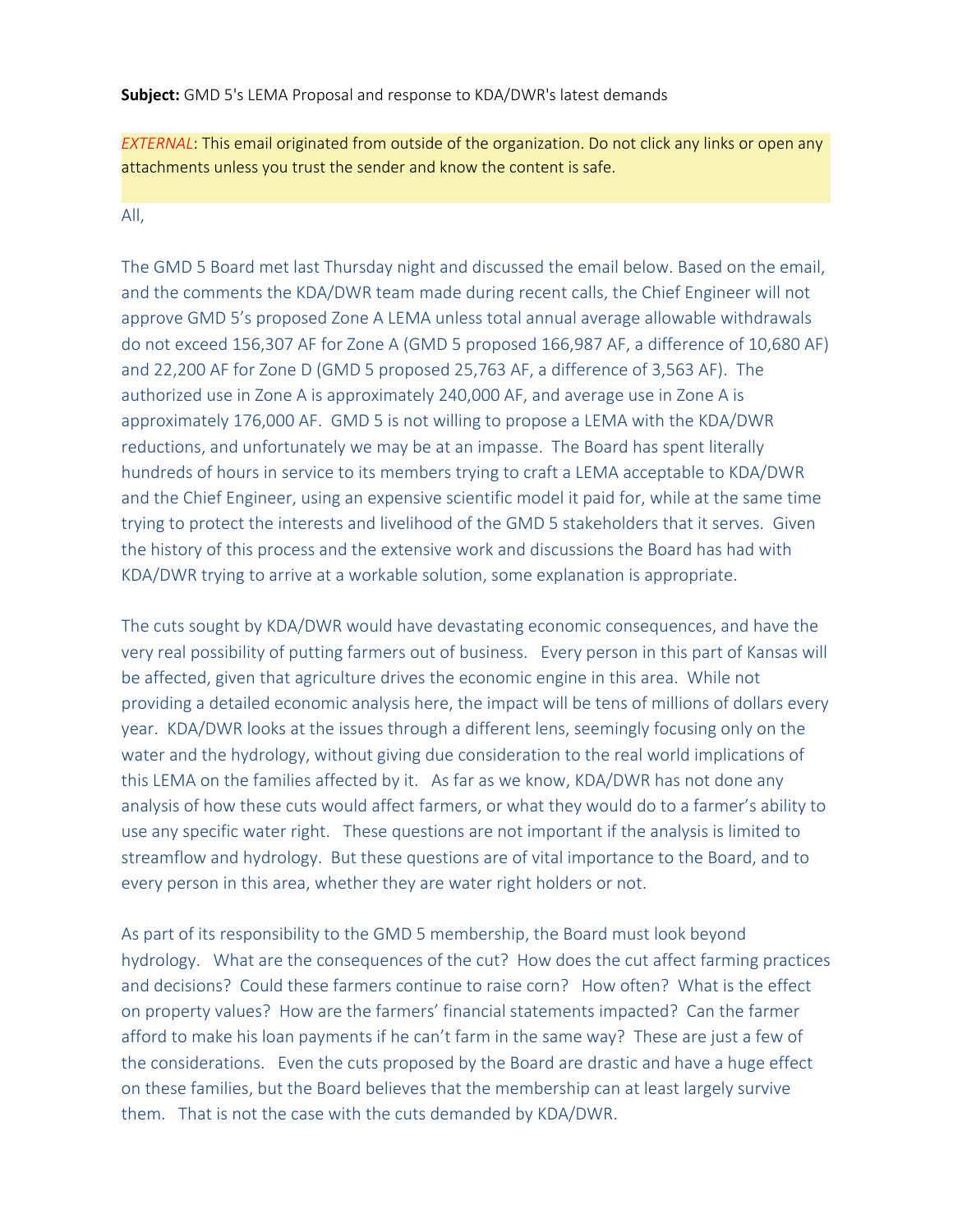The Board respectfully requests that KDA/DWR and the Chief Engineer please reconsider the position taken in the email below, and that the issues identified above become part of the analysis. In our view, the Chief Engineer can do so as part of his obligation to protect the public interest, which is a consideration not only under the LEMA statute (K.S.A. 82a-1041(f) (5)), but also throughout the Appropriation Act, the IGUCA statutes (K.S.A. 82a-1036) and elsewhere.

This process began with the Service's filing of an impairment complaint on April 8, 2013 in connection with surface water right 7571. Augmentation can be used to solve the impairment in the Rattlesnake creek subbasin under K.S.A. 82a-706b. That statute requires the Chief Engineer to "allow augmentation for the replacement in time, location and quantity of the unlawful diversion, if such replacement is available and offered voluntarily." Since shortly after the Chief Engineer's final report was issued in July of 2016, GMD 5 has "offered voluntarily" to augment to remedy the impairment complaint using a 15 cfs wellfield. Although the model irrefutably shows that augmentation can solve the impairment complaint (and ultimately becomes sustainable), and although the Chief Engineer is required to "allow augmentation" for that purpose, the Chief Engineer refused to accept augmentation as a solution, demanded curtailment, and imposed additional goals and requirements, primarily relating to streamflow in Rattlesnake Creek. Augmentation, especially as offered to the Service and KDA/DWR, is also a superior solution, since it allows for controlled releases in time and quantity – a benefit not available if the Service relies on streamflow. Augmentation is also superior since it will be a substantial period of time before even drastic curtailment would provide a meaningful streamflow increase, if it ever does.

Throughout this process, GMD 5 has raised a number of other concerns about what is being demanded by the Chief Engineer. For example, although the Service's right is an annual water right, the Chief Engineer is requiring that GMD 5 satisfy the Service's monthly requests. GMD 5 has also raised a number of other issues regarding the Service's water right and the Chief Engineer's analysis/regulation of that right, including challenging perfection, the failure to account for evaporation and storage, the failure to capture and use the water, the failure to require a conservation plan under K.S.A. 82a-733 that prevents waste and ensures beneficial use, the failure to consider the reasonable raising and lowering of the streamflow, inadequate metering and measuring, and a number of other similar issues.

GMD raises these points again not to debate them, but instead to show that GMD 5 has operated in good faith and has made offers far beyond what it believes are required to solve the Service's impairment complaint. GMD 5's current LEMA proposal includes removal of end guns (removing considerable wetted acres), total allowable annual withdrawals from Zone A of approximately 167,000 AF in Zone A (about a 10,000 AF additional cut), and removal of another 4,000 AF or its hydrological equivalent in Zone D, not to mention the cost of the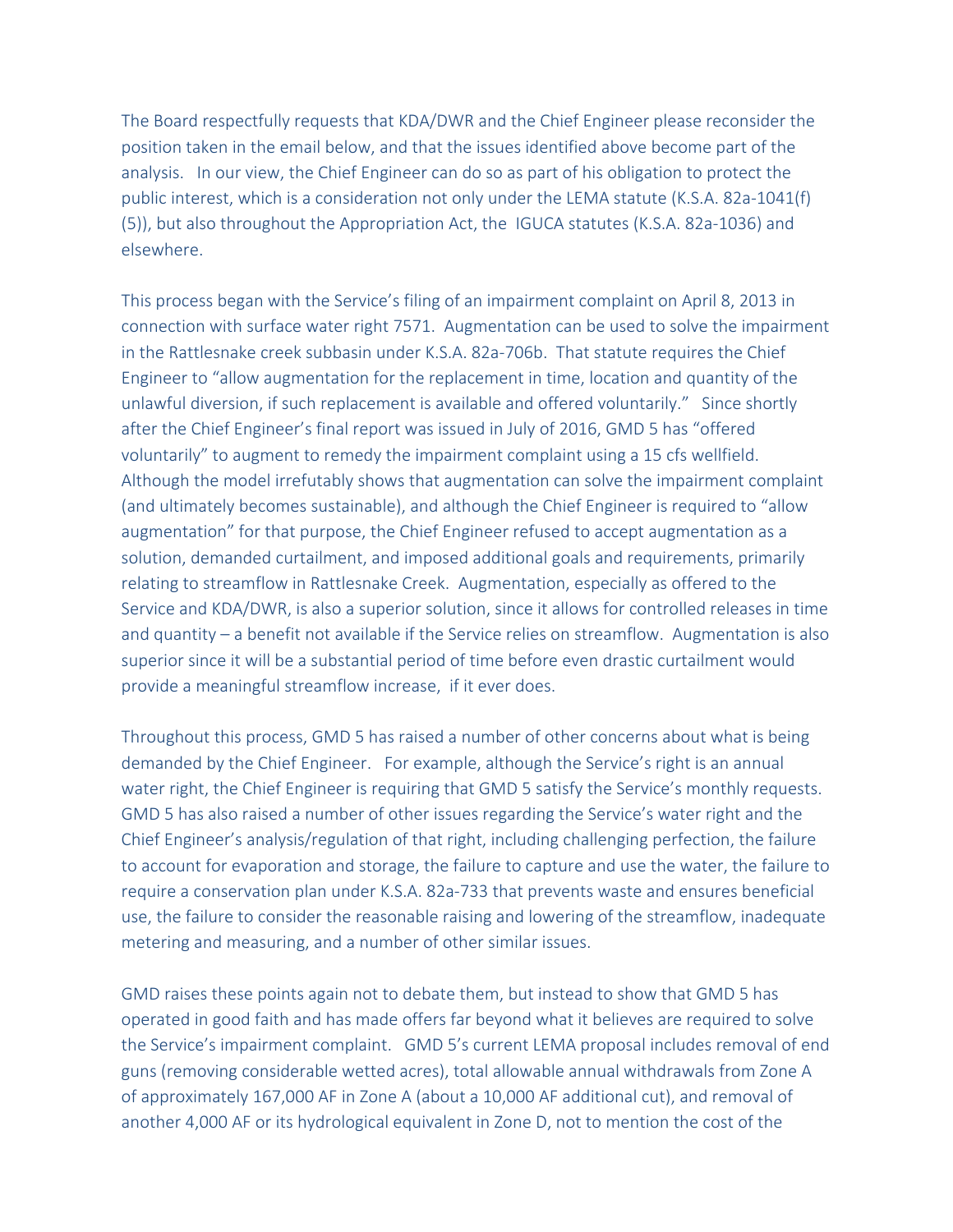proposed augmentation field. These are significant cuts and have a very real and a very substantial impact on the incomes of the GMD 5 members and their families - when solving the impairment can be accomplished with augmentation alone. GMD 5 has reached the point where cuts beyond what it has proposed are too harmful to the membership and their families, and the communities at large. As you may imagine, because these proposals hit the GMD 5 members directly in the pocketbook, the GMD 5 Board and staff have spent literally hundreds of hours fielding calls or visiting with people expressing concern about these proposals and the financial impact. These concerns come not only from GMD 5 members, but also bankers, affected communities, affected counties, businesses and organizations.

The GMD 5 Board recognizes that KDA/DWR and the Chief Engineer have at their disposal a number of tools that can be used as leverage to force GMD 5 to succumb to demands or to force GMD 5 members to curtail usage, and that alternatives such as strict enforcement or commencement of an IGUCA could be devastating to GMD 5 and its members. The Chief Engineer could also use the power of the office to impose obstacles or make findings harmful to GMD 5, such as refusing to grant the necessary permits for an augmentation wellfield, whether valid under the law or not. These risks are well known to the GMD 5 Board and the membership. The Board implores KDA/DWR not to take those actions, but instead look at how the public interest can be best served, to protect both the resource and the families that depend on it.

As stated above, please reconsider and accept the GMD 5 proposed LEMA (including the other terms not discussed here, such as securing the flowmeters to the pipes, the ability to move water in and out of the LEMA area, five-year water use targets, etc.). Let us know whether you will accept the proposed LEMA as soon as possible, so that GMD 5 can determine its next steps. Of course, as has been the case throughout, GMD 5 is always open to entertaining any additional thoughts or ideas that do not have the draconian consequences of KDA/DWR's current curtailment demand.

We look forward to hearing from you.

Thanks

Lynn

**Lynn D. Preheim** | Partner | Stinson Leonard Street LLP 1625 N. Waterfront Parkway, Suite 300 | Wichita, KS 67206-6620 T: 316.268.7930 | M: 316.393.0188 | F: 316.268.9780 lynn.preheim@stinson.com | www.stinson.com Legal Administrative Assistant: Kay Adams | 316.268.7907 | kay.adams@stinson.com This communication (including any attachments) is from a law firm and may contain confidential and/or privileged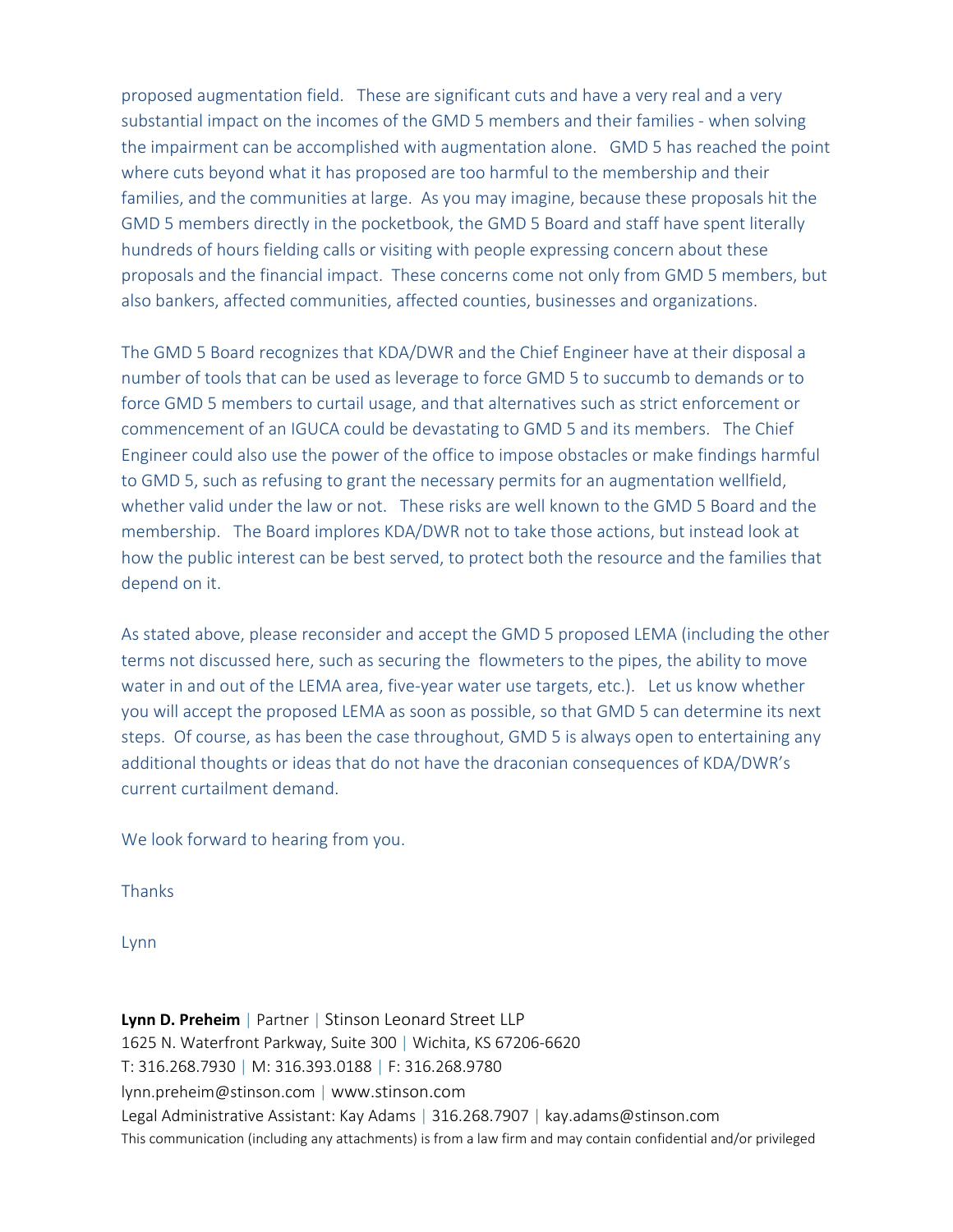information. If it has been sent to you in error, please contact the sender for instructions concerning return or destruction, and do not use or disclose the contents to others.

**From:** Beightel, Chris [KDA] <Chris.Beightel@ks.gov> **Sent:** Wednesday, October 10, 2018 1:42 PM **To:** Orrin Feril <oferil@gmd5.org> **Cc:** Titus, Kenneth [KDA] <Kenneth.Titus@ks.gov>; Barfield, David [KDA] <David.Barfield@ks.gov>; Letourneau, Lane <Lane.Letourneau@ks.gov>; Darrell Wood <dnwfarm@gmail.com>; Fred Grunder <fred.grunder@hotmail.com>; John Janssen <zjinc@unitedwireless.com>; Tom Taylor <ttaylor3371@gmail.com>; Preheim, Lynn <lynn.preheim@stinson.com>; Hansen, Christina J. <christina.hansen@stinson.com> **Subject:** Oct 9 proposal of the GMD5 LEMA Committee

Orrin,

On September 6, 2018 KDA provided to the GMD5 LEMA Committee ("Committee") the amount of allowable water withdrawals in the proposed "Zone A-only" LEMA where 1) pumping impacts to streamflow are modeled to be 10% or greater (Zone A), and 2) pumping impacts to streamflow are modeled to be 40% or greater (Zone D).The values KDA provided are:

Zone A: 156,307 AF Zone D: 22,200 AF

On October 9, 2018 you informed Kenny Titus and me that the Committee now proposes allowable withdrawals of:

Zone A: 166,987 AF Zone D: 25,753 AF

The Committee's proposal is unacceptable to KDA.

Is this the Committee's best and final proposal to make pumping reductions through a LEMA?

Please send us your response in writing (email is fine) by the end of the week.

Regards, Chris

Chris Beightel, P.E. Program Manager